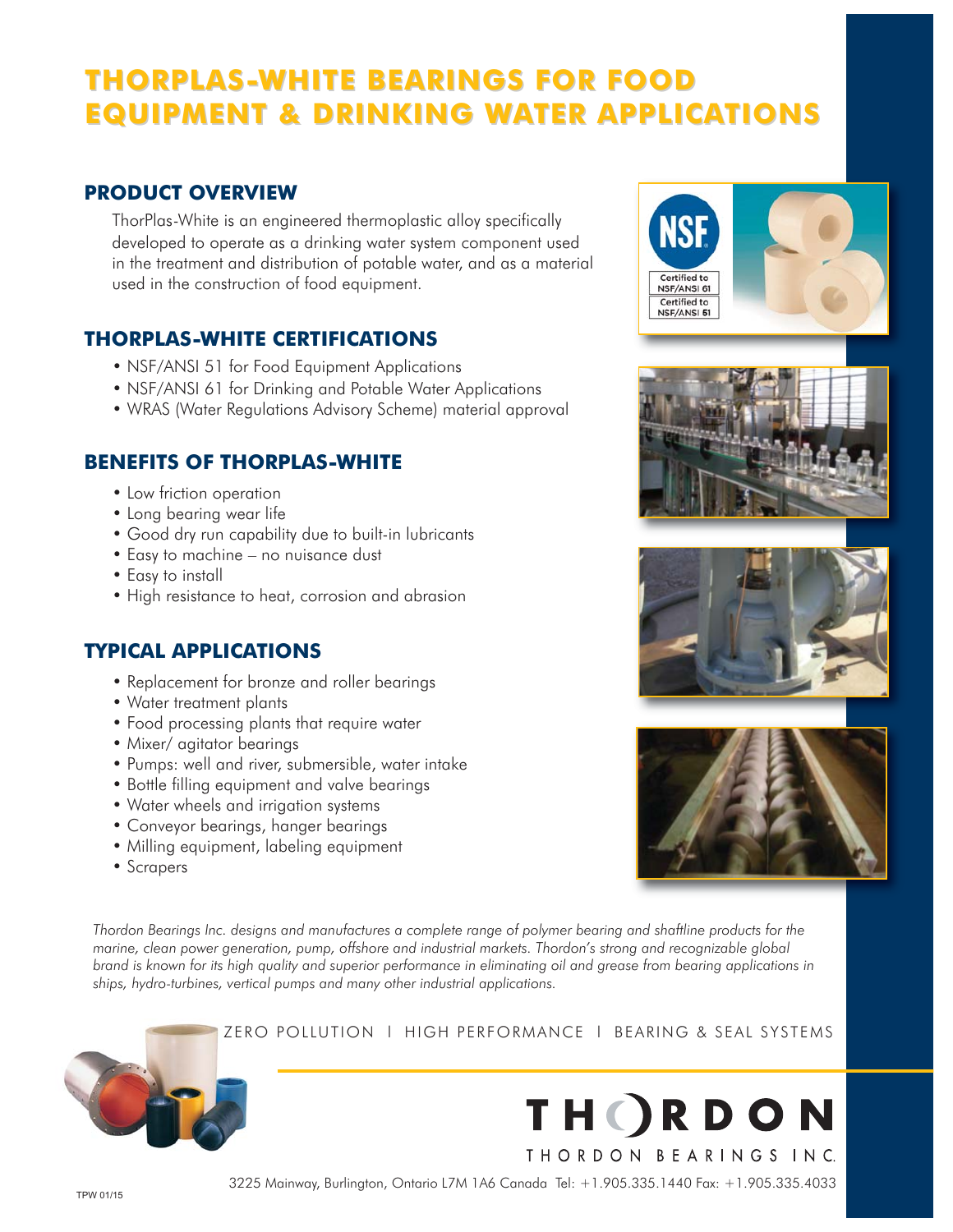# **THORDON**

**ThorPlas‐White ‐ Typical Material Properties** (Metric and Imperial)

# **(Certified for Drinking‐Water Use by NSF)**



| Property <sup>(1)</sup>                                         |              | <b>Unit of Measure</b>                                                                                          | <b>ThorPlas-White</b>                        |  |
|-----------------------------------------------------------------|--------------|-----------------------------------------------------------------------------------------------------------------|----------------------------------------------|--|
| Colour                                                          |              |                                                                                                                 | Natural white                                |  |
| Specific Gravity                                                |              |                                                                                                                 | 1.41                                         |  |
| <b>Hardness</b>                                                 |              | Shore-D                                                                                                         | 83                                           |  |
| ASTM D2240                                                      |              |                                                                                                                 |                                              |  |
| Ultimate Tensile Strength<br>ASTM D638                          |              | MPa (psi)                                                                                                       | 70 (10100)                                   |  |
| <b>Elongation at Break</b>                                      |              | %                                                                                                               | $~\sim$ 5                                    |  |
| Tensile Modulus of Elasticity<br>ASTM D638                      |              | MPa (psi)                                                                                                       | 2770 (402000)                                |  |
| Poisson Ratio                                                   |              |                                                                                                                 | $^{\sim}0.40$                                |  |
| Compressive Strength<br>ASTM D695                               |              | MPa (psi)                                                                                                       | >350 (50763)                                 |  |
| Compressive Stress at Yield (2% offset)<br>ASTM D695            |              | MPa (psi)                                                                                                       | 93 (13500)                                   |  |
| Compressive Modulus of Elasticity<br>ASTM D695                  |              | MPa (psi)                                                                                                       | 3300 (478000)                                |  |
| Notched Impact Resistance<br>ASTM D256                          |              | $J/m$ (ft.lb/in.)                                                                                               | 40 (0.75)                                    |  |
| Coefficient of Friction (0.27MPa or 40psi)<br><b>ASTM D3702</b> |              |                                                                                                                 | $0.15 - 0.3$                                 |  |
| Wear Rate (vs. mild steel Ra ~10 µin)<br>ASTM D3702             |              | $mm3/hr$ (in. $3/hr$ )                                                                                          | $8x10^{-3}$ (5x10 <sup>-7</sup> )            |  |
| Abrasive Wear (Rotary Drum Dry Abrasion)<br>ASTM D5963          |              | $mm3$ (in. <sup>3</sup> )<br>200 (0.012)                                                                        |                                              |  |
| Thermal Conductivity                                            |              | W/m-k (Btu/hr-ft.F)                                                                                             | $^{\sim}0.25$ ( $^{\sim}0.14$ )              |  |
| Coefficient of Thermal Expansion<br>ASTM D696 (modified)        |              | cm/cm/ $^{\circ}$ C (-20 $^{\circ}$ c to 100 $^{\circ}$ C)<br>$(in/in/{}^{0}F)$ (-4 ${}^{0}F$ to 212 ${}^{0}F)$ | 5.4x10 <sup>-5</sup> (3.0x10 <sup>-5</sup> ) |  |
| Absorption % in Water<br>(22°C), ASTM D570                      | $24-hr$      | Vol % / Wt%                                                                                                     | < 0.05 / < 0.1                               |  |
|                                                                 | Long-term    | Vol%                                                                                                            | < 0.3                                        |  |
| <b>Melting Temperature</b>                                      |              | $^{\circ}$ C ( $^{\circ}$ F)<br>> 250 (> 480)                                                                   |                                              |  |
| Operating Temperatures -<br>$Min/$ / Max.                       | Dry          | $^{\circ}$ C ( $^{\circ}$ F)                                                                                    | $-50$ ( $-58$ ) / 110 (230)                  |  |
|                                                                 | In water $2$ | $^{\circ}$ C ( $^{\circ}$ F)                                                                                    | $-10(14)/80(176)$                            |  |

#### **Notes:**

1) Appearance of '~' is indicative of interpolated values from in-house testing or estimate for the class of polymer.

2) ThorPlas‐White is certified for use in drinking‐water systems without heating elements or devices.

The company reserves the right to change or amend the information and the related Technical Specification without notice.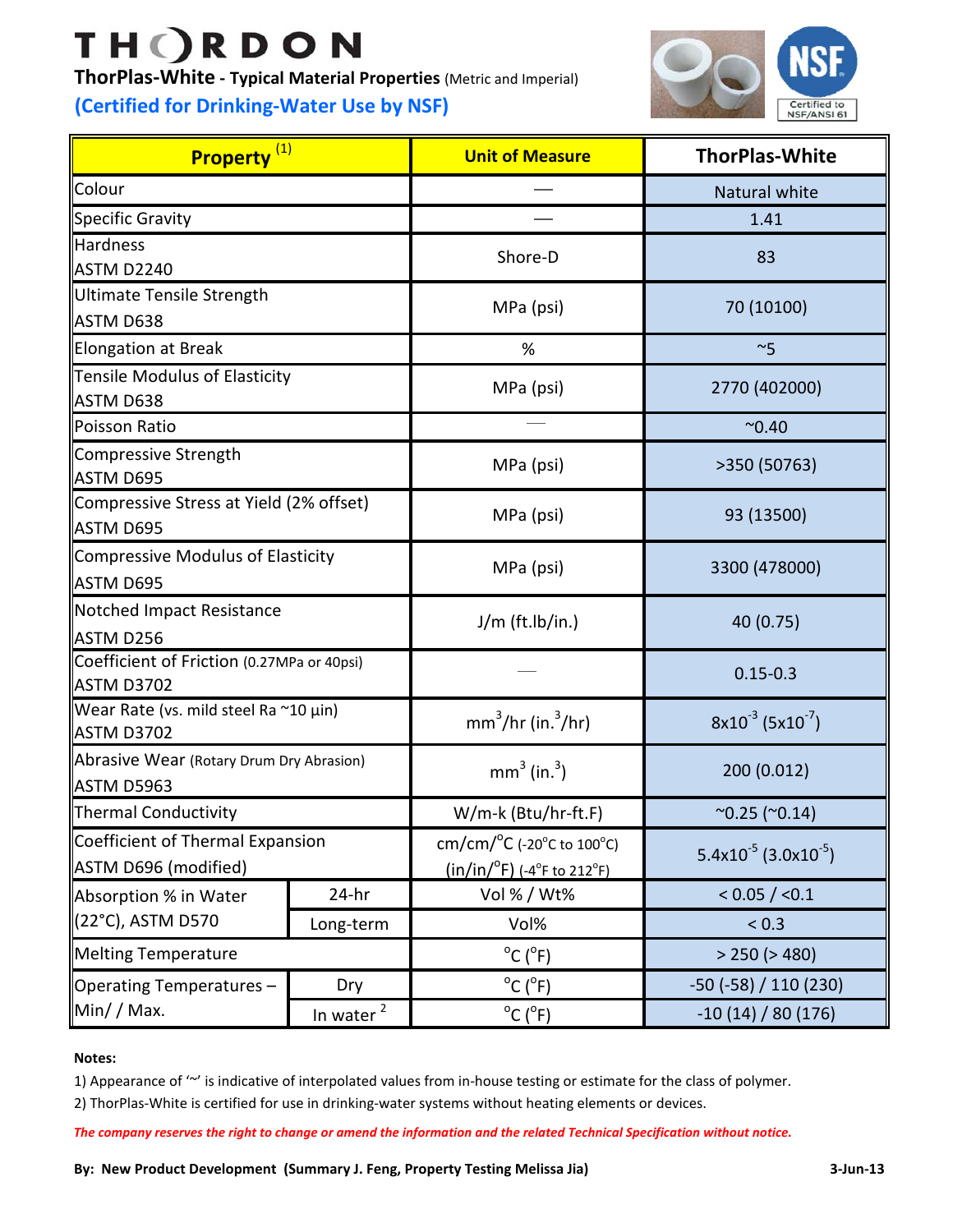# **NSF** International

789 N. Dixboro Road, Ann Arbor, MI 48105 USA

## **RECOGNIZES**

# Thordon Bearings Inc.

# Burlington, Ontario, Canada

AS COMPLYING WITH NSF/ANSI 51 AND ALL APPLICABLE REQUIREMENTS. PRODUCTS APPEARING IN THE NSF OFFICIAL LISTING ARE AUTHORIZED TO BEAR THE NSF MARK.







**Certification Program** Accredited by the **Standards Council** of Canada

This certificate is the property of NSF International and must be returned upon request. For the most current and complete information, please access NSF's website (www.nsf.org).

October 27, 2014 Certificate# C0207448 - 01

Sarah Krol Global Managing Director, Food Safety Product Certification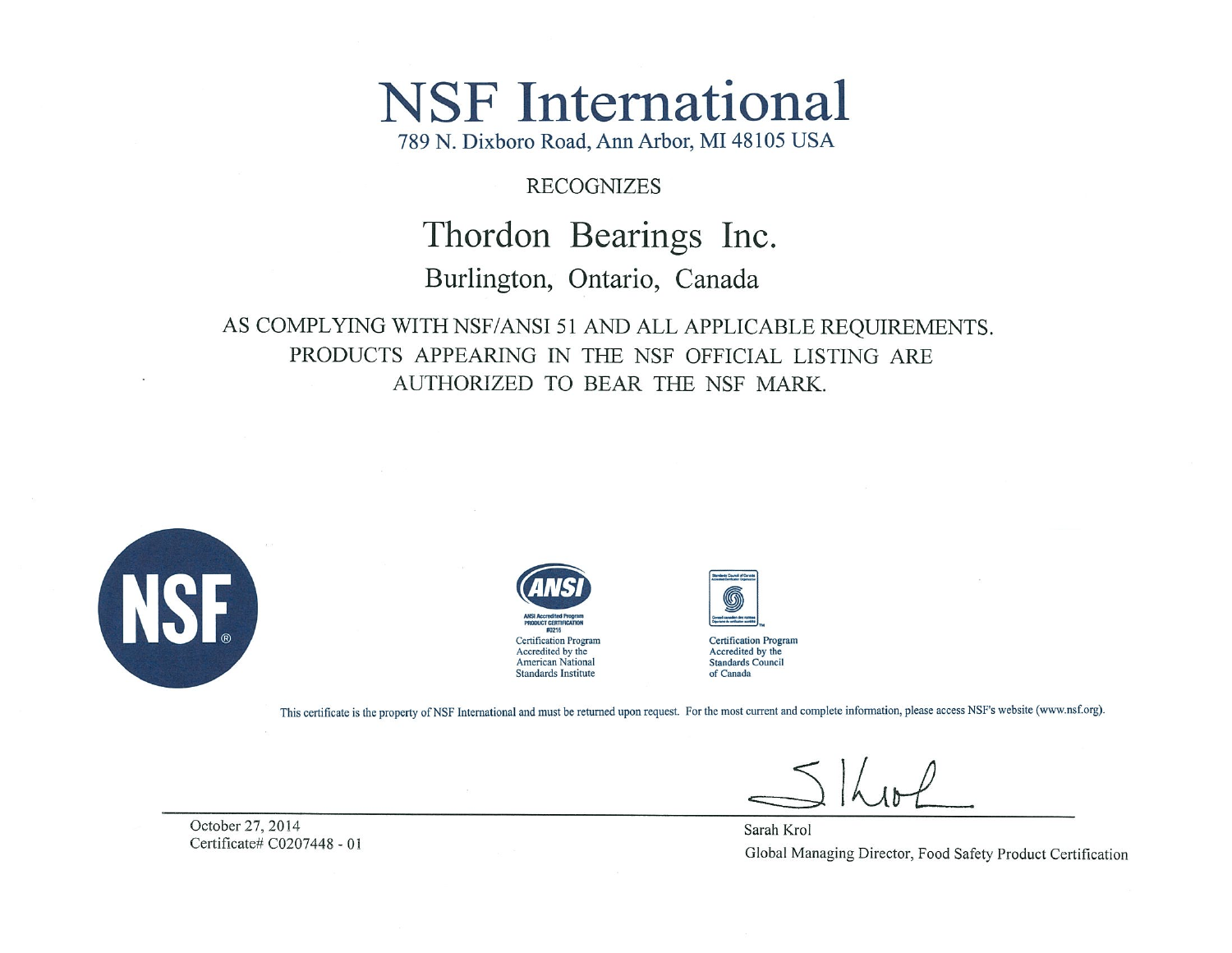

### **OFFICIAL LISTING**

NSF International Certifies that the products appearing on this Listing conform to the requirements of NSF/ANSI Standard 51 - Food Equipment Materials

This is the Official Listing recorded on October 27, 2014.

**Thordon Bearings Inc. 3225 Mainway Burlington, Ontario L7M 1A6 Canada 800-263-6242 905-335-1440**

**Facility: Burlington, Ontario, Canada**

| Trade Designation                     | Color | Type of food              | Maximum Temperature<br>of Use in <sup>o</sup> F |
|---------------------------------------|-------|---------------------------|-------------------------------------------------|
| Thermoplastic Polyester for Food Zone |       |                           |                                                 |
| ThorPlas-White                        | White | All food contact<br>types | 212°                                            |

Note: Additions shall not be made to this document without prior evaluation and acceptance by NSF International. 1 of 1